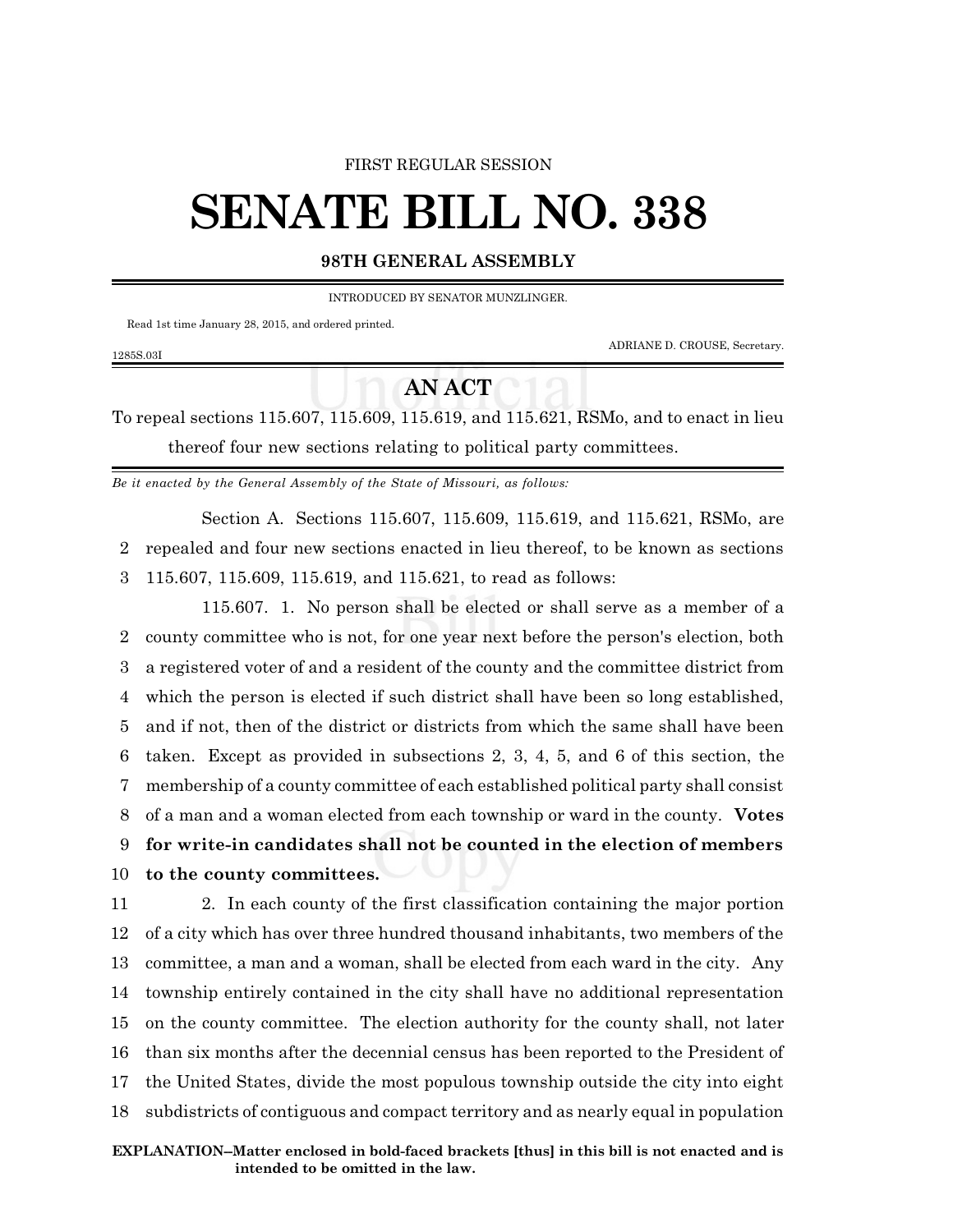as practicable. The subdistricts shall be numbered from one upward consecutively, which numbers shall, insofar as practicable, be retained upon reapportionment. Two members of the county committee, a man and a woman, shall be elected from each such subdistrict. Six members of the committee, three men and three women, shall be elected from the second and third most populous townships outside the city. Four members of the committee, two men and two women, shall be elected from the other townships outside the city.

 3. In any city which has over three hundred thousand inhabitants, the major portion of which is located in a county with a charter form of government, for the portion of the city located within such county and notwithstanding section 82.110, it shall be the duty of the election authority, not later than six months after the decennial census has been reported to the President of the United States, to divide such cities into not less than twenty-four nor more than twenty-five wards after each decennial census. Wards shall be so divided that the number of inhabitants in any ward shall not exceed any other ward of the city and within the same county, by more than five percent, measured by the number of the inhabitants determined at the preceding decennial census.

 4. In each county of the first classification containing a portion, but not the major portion, of a city which has over three hundred thousand inhabitants, ten members of the committee, five men and five women, shall be elected from the district of each state representative wholly contained in the county in the following manner: within six months after each legislative reapportionment, the election authority shall divide each legislative district wholly contained in the county into five committee districts of contiguous territory as compact and as nearly equal in population as may be; two members of the committee, a man and a woman, shall be elected from each committee district. The election authority shall divide the area of the county located within legislative districts not wholly contained in the county into similar committee districts; two members of the committee, a man and a woman, shall be elected from each committee district.

 5. In each city not situated in a county, two members of the committee, a man and a woman, shall be elected from each ward.

 6. In all counties with a charter form of government and a population of over nine hundred thousand inhabitants, the county committee persons shall be elected from each township. Within ninety days after August 28, 2002, and within six months after each decennial census has been reported to the President of the United States, the election authority shall divide the county into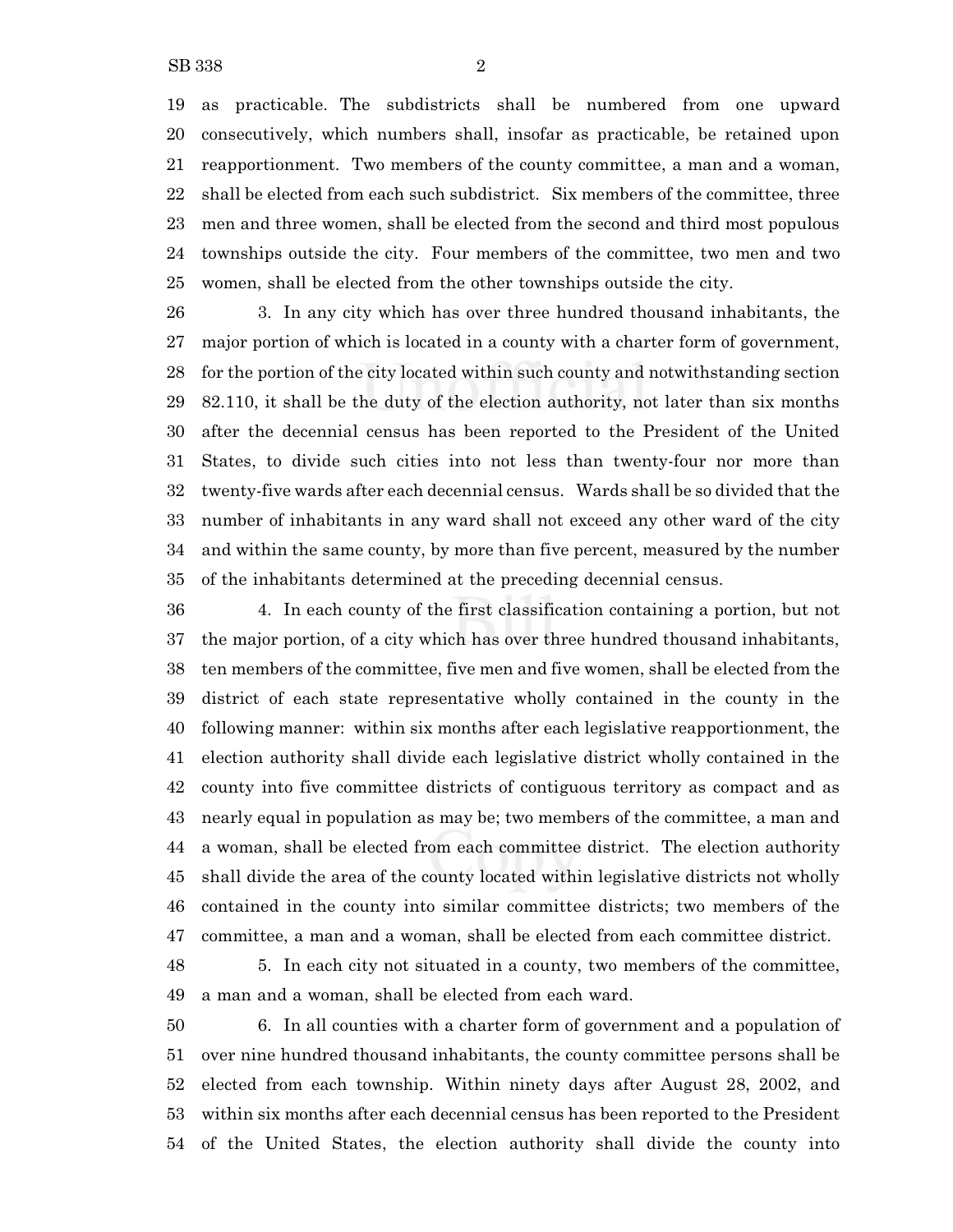twenty-eight compact and contiguous townships containing populations as nearly equal in population to each other as is practical.

 7. If any election authority has failed to adopt a reapportionment plan by the deadline set forth in this section, the county commission, sitting as a reapportionment commission, shall within sixty days after the deadline, adopt a reapportionment plan. Changes of township, ward, or precinct lines shall not affect the terms of office of incumbent party committee members elected from districts as constituted at the time of their election.

115.609. **[**In each city not situated in a county and in each county which has over nine hundred thousand inhabitants, all members of the county committee shall be elected at the primary election immediately preceding each gubernatorial election and shall hold office until their successors are elected and qualified.**]** In each **[**other**]** county **and each city not situated in a county**, all members of the county committee shall be elected at each primary election and shall hold office until their successors are elected and qualified.

115.619. 1. The membership of a legislative district committee shall consist of all county committee members within the legislative district, except as provided in subsections 4 and 5 of this section. In all counties of this state which are wholly contained within a legislative district, or in which there are two or more whole legislative districts, or one whole legislative district and part of another legislative district, or parts of two or more legislative districts, there shall be elected from the membership of each legislative district committee a chairman and a vice chairman, one of whom shall be a woman and one of whom shall be a man, and each legislative district at the same time shall elect a secretary and a treasurer, one of whom shall be a woman and one of whom shall be a man, but who may or may not be members of the legislative district committee. **A person may only be elected chair or vice-chair of a legislative district committee for a district in which that person is legally permitted to vote on election day. In no event shall any person serve as a chair or vice-chair for more than one legislative district committee.** Party state committees may provide for voting by proxy and for weighted or fractional voting. **Votes for write-in candidates shall not be counted in the election of members to legislative district committees.**

 2. If a legislative district and a county are coextensive, the chairman, vice chairman, secretary and treasurer of the county committee shall be the chairman, vice chairman, secretary and treasurer of the legislative committee.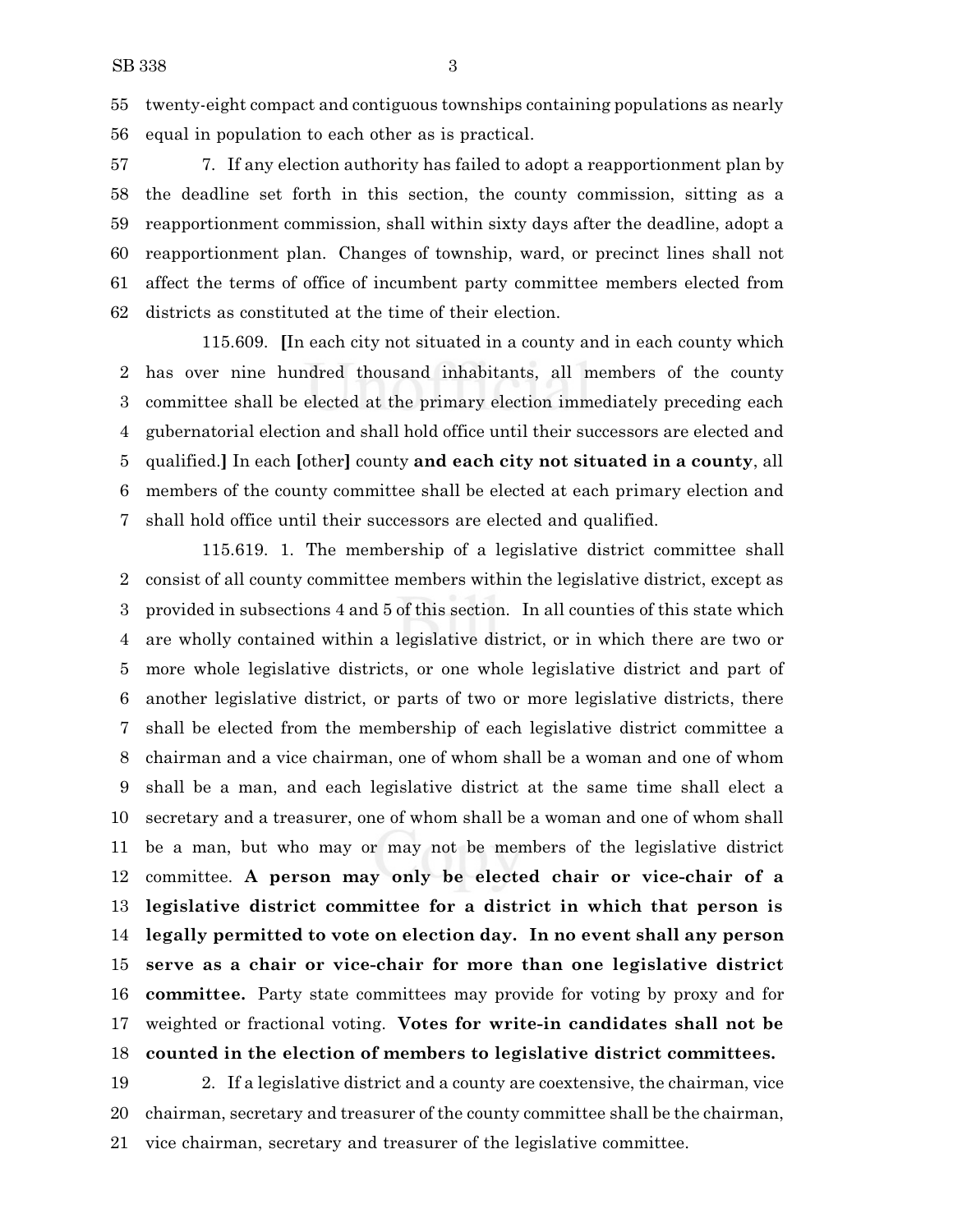3. Except as provided in subsections 4 and 5 of this section, the congressional, senatorial or judicial district committee shall consist of the chairman and vice chairman of each of the legislative districts in the congressional, senatorial, or judicial districts and the chairman and vice chairman of each of the county committees within the districts. Party state committees may provide for voting by proxy and may provide for weighted or fractional voting.

 4. The congressional, senatorial or judicial district committee of a district coextensive with one county shall be the county committee.

 5. The congressional, senatorial or judicial district committee of a district which is composed in whole or in part of a part of a city or part of a county shall consist of the ward or township committeemen and committeewomen from such wards or townships included in whole or in part in such part of a city or part of a county forming the whole or a part of such district. Party state committees may provide for voting by proxy and may provide for weighted or fractional voting.

115.621. 1. The members of each congressional district committee shall meet at some place within the district, to be designated by the current chair of the committee, on the last Tuesday in August after each primary election. The county courthouse in counties of the first, second and third classification in which the meeting is to take place, as designated by the chair, shall be made available for such meeting and any other congressional district political party committee meeting at no charge to the committee. At the meeting, the committee shall organize by electing one of its members as chair and one of its members as vice chair, one of whom shall be a woman and one of whom shall be a man, and a secretary and a treasurer, one of whom shall be a woman and one of whom shall be a man, who may or may not be members of the committee.

 2. The members of each legislative district committee shall meet at some place within the legislative district or within one of the counties in which the legislative district exists, to be designated by the current chair of the committee, on the third Wednesday after each August primary election. The county courthouse in counties of the first, second and third classification in which the meeting is to take place, as designated by the chair, shall be made available for such meeting and any other legislative district political party committee meeting at no charge to the committee. At the meeting, the committee shall organize pursuant to subsection 1 of section 115.619.

3. The members of each senatorial district committee shall meet at some